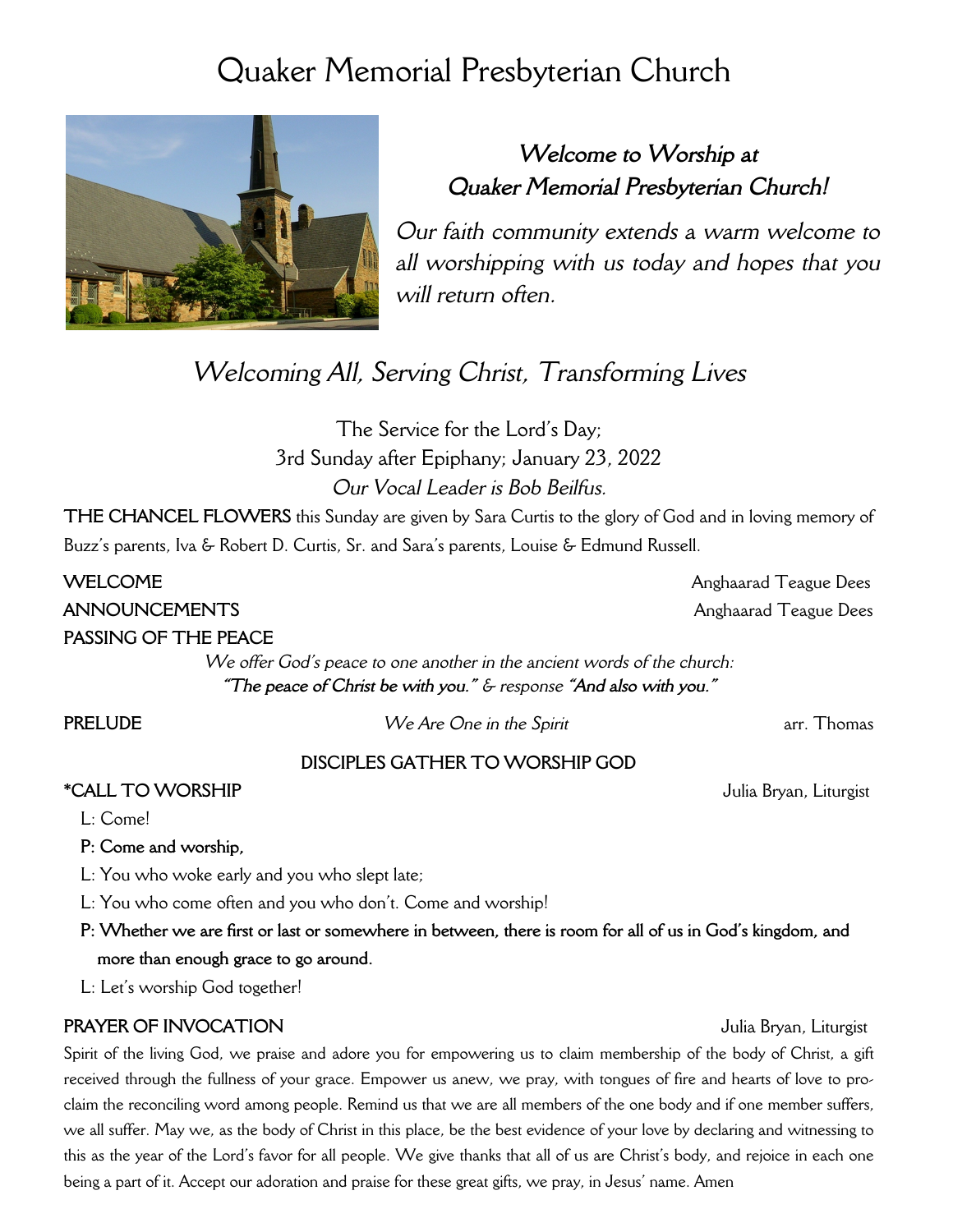### **\*HYMN #12** *Immortal, Invisible, God Only Wise*

**1** Immortal, invisible, God only wise, in light inaccessible hid from our eyes, most blessed, most glorious, the Ancient of Days, almighty, victorious, thy great name we praise. **2** Unresting, unhasting, and silent as light, nor wanting, nor wasting, thou rulest in might: thy justice, like mountains high soaring above; thy clouds, which are fountains of goodness and love. **3** To all, life thou givest, to both great and small. In all life thou livest, the true life of all. We blossom and flourish like leaves on the tree. then wither and perish; but naught changeth thee. 4 Thou reignest in glory; thou dwellest in light. Thine angels adore thee, all veiling their sight. All praise we would render; O help us to see 'tis only the splendor of light hideth thee!

### **\*CALL TO CONFESSION** Julia Bryan, Liturgist

The proof of God's amazing love is this: While we were sinners Christ died for us. Because we have faith in him, we dare to approach God with confidence.

### **\*PRAYER OF CONFESSION** Julia Bryan, Liturgist

**You have knit us together, your body, and we confess that sometimes we are busy pulling out the stitches, trying to go our own way, heedless of the needs of other members. You have made us one through your Spirit, and we confess that we sometimes value our individualism over your call. You remind us that if we were all the same, there could be no body, and we confess that might be easier for us, even if it is not your will. You call us to work together, suffer together, rejoice together, and to follow your most excellent way. But the way of love is hard work. Cleanse us of our selfish desires and our arrogance, and fill us with your vision of justice, peace, and harmony, for we, though many, are one body. We ask this in the power of your one Spirit. Amen.**

*(Please take a moment of silence for personal confession and reflection.)*

### **\*ASSURANCE OF PARDON** Julia Bryan, Liturgist

God does not call us to wallow in our brokenness—instead, we confess and know God's healing, then move forward into God's call. Each of our bodies, as well as Christ's body, the Church, is a place we can experience God's grace and power. Friends, believe and live this good news: **In Jesus Christ, we are forgiven. Thanks be to God! Amen.**

## **\*CHORAL RESPONSE Hymn #441** Hear the Good News of Salvation vs 1

Hear the good news of salvation: Jesus died to show God's love Such great kindness! Come to us from heaven above

**CHILDREN'S MESSAGE** Julia Bryan

Jesus Christ, how much I love you! Jesus Christ, you save from sin! How I love you! Look upon me. Love me still and cleanse within.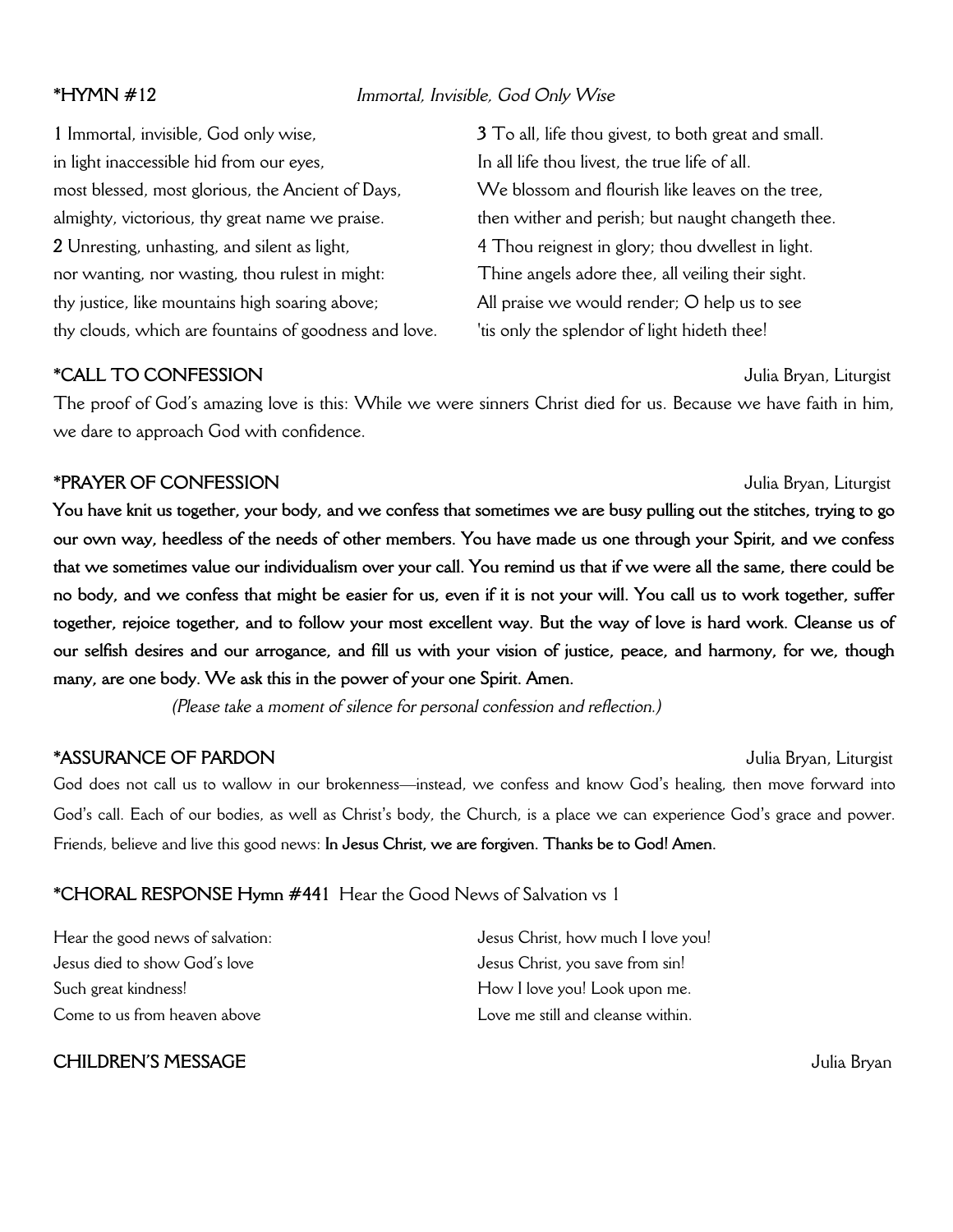### **DISCIPLES LISTEN TO THE WORD OF GOD**

### **SCRIPTURE READING**: Psalm 19 Psalm 19 Julia Bryan, Lector

The heavens are telling the glory of God; and the firmament proclaims his handiwork. Day to day pours forth speech, and night to night declares knowledge. There is no speech, nor are there words; their voice is not heard; yet their voice goes out through all the earth, and their words to the end of the world. In the heavens he has set a tent for the sun, which comes out like a bridegroom from his wedding canopy, and like a strong man runs its course with joy. Its rising is from the end of the heavens, and its circuit to the end of them; and nothing is hidden from its heat. The law of the LORD is perfect, reviving the soul; the decrees of the LORD are sure, making wise the simple; the precepts of the LORD are right, rejoicing the heart; the commandment of the LORD is clear, enlightening the eyes; the fear of the LORD is pure, enduring for ever; the ordinances of the LORD are true and righteous altogether. More to be desired are they than gold, even much fine gold; sweeter also than honey, and drippings of the honeycomb. Moreover by them is your servant warned; in keeping them there is great reward. But who can detect their errors? Clear me from hidden faults. Keep back your servant also from the insolent; do not let them have dominion over me. Then I shall be blameless, and innocent of great transgression. Let the words of my mouth and the meditation of my heart be acceptable to you, O LORD, my rock and my redeemer.

### **ANTHEM** *We All Are One in Mission* **Hymn # 733**

**SCRIPTURE READING** 1 Corinthians 12:12-31a Anghaarad Teague Dees

For just as the body is one and has many members, and all the members of the body, though many, are one body, so it is with Christ. For in the one Spirit we were all baptized into one body—Jews or Greeks, slaves or free—and we were all made to drink of one Spirit. Indeed, the body does not consist of one member but of many. If the foot were to say, 'Because I am not a hand, I do not belong to the body', that would not make it any less a part of the body. And if the ear were to say, 'Because I am not an eye, I do not belong to the body', that would not make it any less a part of the body. If the whole body were an eye, where would the hearing be? If the whole body were hearing, where would the sense of smell be? But as it is, God arranged the members in the body, each one of them, as he chose. If all were a single member, where would the body be? As it is, there are many members, yet one body. The eye cannot say to the hand, 'I have no need of you', nor again the head to the feet, 'I have no need of you.' On the contrary, the members of the body that seem to be weaker are indispensable, and those members of the body that we think less honorable we clothe with greater honor, and our less respectable members are treated with greater respect; whereas our more respectable members do not need this. But God has so arranged the body, giving the greater honor to the inferior member, that there may be no dissension within the body, but the members may have the same care for one another. If one member suffers, all suffer together with it; if one member is honored, all rejoice together with it. Now you are the body of Christ and individually members of it. And God has appointed in the church first apostles, second prophets, third teachers; then deeds of power, then gifts of healing, forms of assistance, forms of leadership, various kinds of tongues. Are all apostles? Are all prophets? Are all teachers? Do all work miracles? Do all possess gifts of healing? Do all speak in tongues? Do all interpret? But strive for the greater gifts.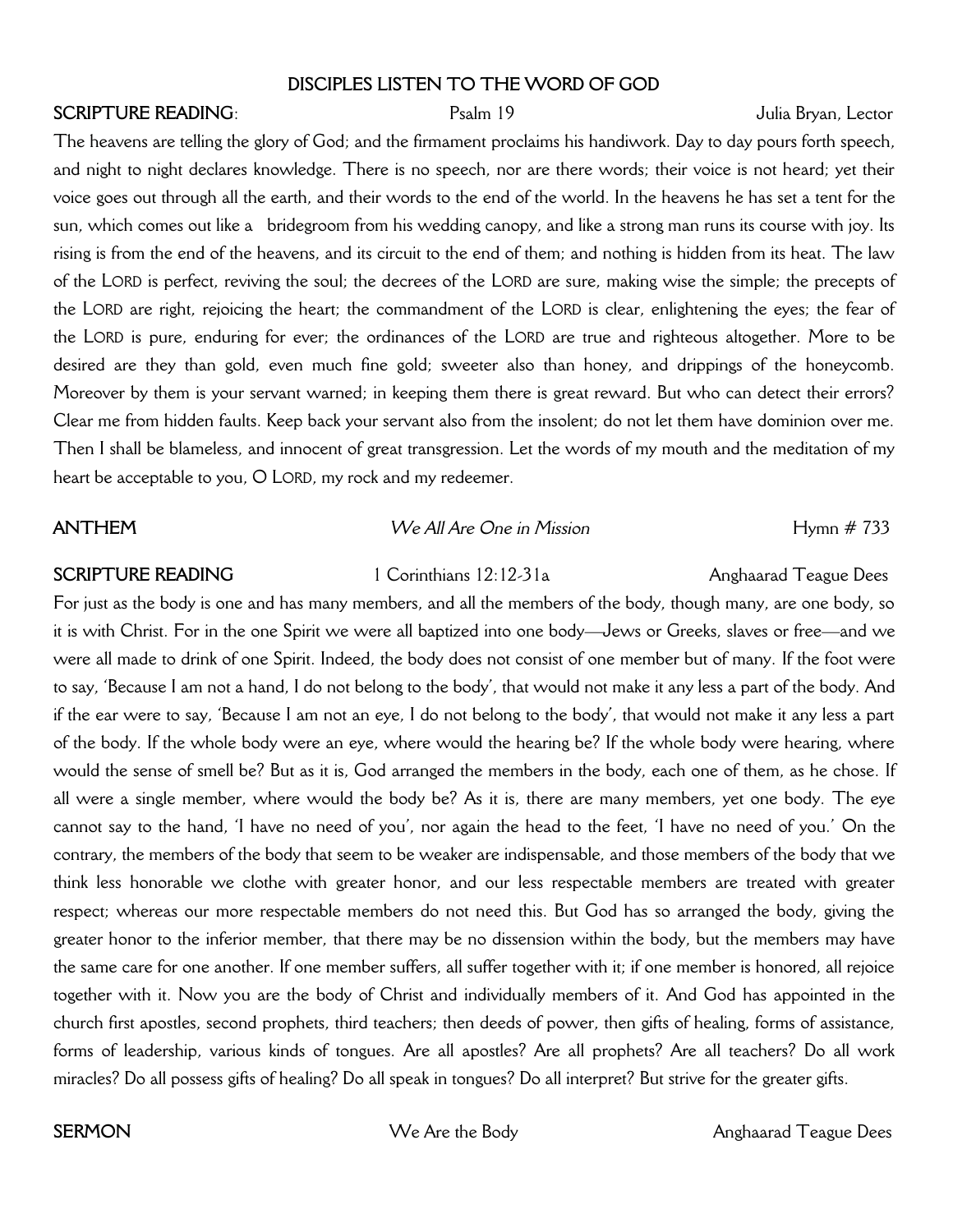### AFFIRMATION OF FAITH The Apostles' Creed Hymnal, page 35

I believe in God, the Father almighty, Maker of heaven and earth, and in Jesus Christ his only Son, our Lord; who was conceived by the Holy Ghost, born of the Virgin Mary, suffered under Pontius Pilate, was crucified, dead, and buried; he descended into hell; the third day he rose again from the dead; he ascended into heaven, and sitteth on the right hand of God the Father Almighty; from thence he shall come to judge the quick and the dead. I believe in the Holy Ghost; the holy catholic church; the communion of saints; the forgiveness of sins; the resurrection of the body; and the life everlasting. Amen.

| Refrain:                                      | varied in color and race;                          |
|-----------------------------------------------|----------------------------------------------------|
| Jesu, Jesu, fill us with your love;           | neighbors are near us and far away. [Refrain]      |
| show us how to serve                          | 3 These are the ones we should serve;              |
| the neighbors we have from you.               | these are the ones we should love;                 |
| 1 Kneels at the feet of his friends,          | all these are neighbors to us and you. [Refrain]   |
| silently washes their feet,                   | 4 Loving puts us on our knees,                     |
| Master who acts as a slave to them. [Refrain] | willing to wash others' feet;                      |
| 2 Neighbors are wealthy and poor,             | this is the way we should live like you. [Refrain] |

**HYMN #203** *Jesu, Jesu, Fill Us With Your Love*

## **PRAYERS OF THE PEOPLE AND THE LORD'S PRAYER**

**THE LORD'S PRAYER** Hymnal, page 35 Our Father, who art in heaven, hallowed be thy name, Thy kingdom come, thy will be done, on earth as it is in heaven. Give us this day our daily bread; and forgive us our debts, As we forgive our debtors; and lead us not into temptation. But deliver us from evil. For thine is the kingdom, and the power, and the glory, forever. Amen.

### \**PRAYER OF DEDICATION**

**God, you have given us each of us gifts to use as members of the body of Christ. Here are our gifts – the work of our hands, our hearts, and our lives. We pray that they may help to bring the Good News of Jesus Christ to our world, today and always, here and everywhere. Amen.**